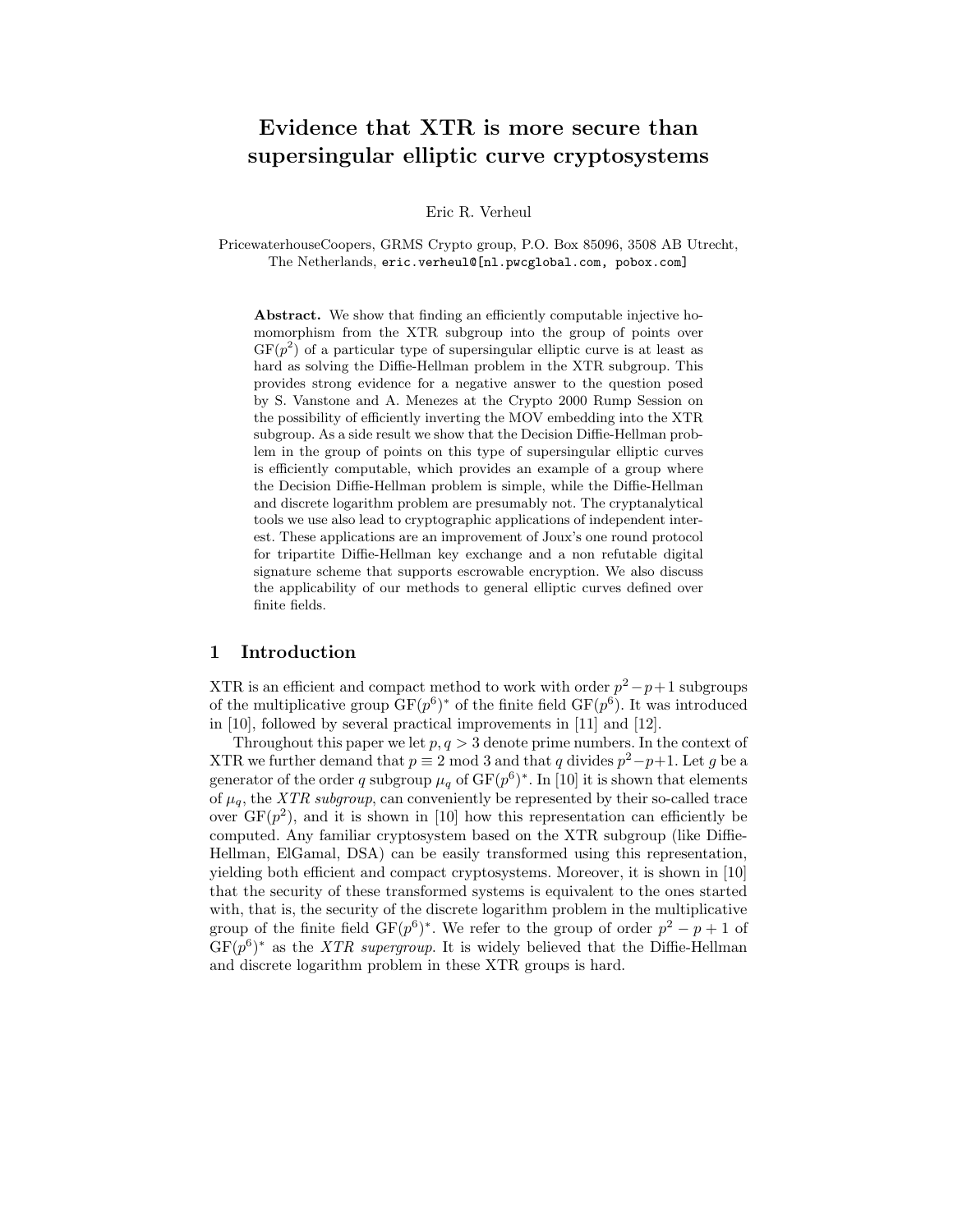At the Crypto 2000 Rump Session, [16], the following comparison was presented, suggesting that XTR is nothing else than an elliptic curve cryptosystem in disguise. As is well known, the number of points over  $GF(p^2)$  (including the point at infinity) on an elliptic curve defined over  $GF(p^2)$  takes the form  $p^2-t+1$ for some integer called the Frobenius trace number  $t \in [-2p, 2p]$ . There exist elliptic curves over  $GF(p^2)$  of such order equal to  $p^2 - p + 1$ . These curves are actually characterized in [14] as Class Three supersingular elliptic curves over  $GF(p^2)$  with **P**ositive parameter t, namely  $t = p$  (as opposed to  $t = -p$ ). This is why we call these curves simply the CTP curves for short. Moreover, there exist efficiently computable (i.e., in polynomial time and space in length of input), injective homomorphisms of such curves onto the XTR supergroup. The Menezes-Okamoto-Vanstone (MOV) imbedding [15], provides an example of such a homomorphism.

It seems like a plausible hypothesis (cf. [16]) that the inverses of such homomorphisms might be efficiently computable too. Under this hypothesis the XTR (sub)group is just an instance of an elliptic curve (sub)group and so an attack affecting the security of elliptic curve cryptosystems would affect the security of the XTR cryptosystem. Or in other words, under this hypothesis the security of XTR cryptosystems is not better than that of elliptic curve cryptosystems.

In this paper we show that the hypothesis mentioned above is unlikely to be correct, as we show that under this hypothesis, we can solve several problems that are widely believed to be hard. The Diffie-Hellman problem in the XTR subgroup is an example of such a problem. As a side result we show that the Decision Diffie-Hellman problem in many supersingular elliptic curves is efficiently computable. The results presented in this paper are specifically geared towards XTR, to counter the suggestion that XTR is nothing else than an elliptic curve cryptosystem in disguise. We did not attempt to fully generalize them to other classes of (supersingular) elliptic curves, although we expect they can be (cf. Section 4). The results in this paper should therefore be interpreted in a broader context. Namely, they provide evidence that the multiplicative group of a finite field provides essentially more, and in any case not less, security than the group of points of a supersingular elliptic curve of comparable size.

The CTP curves take the form  $y^2 = x^3 + a$  where  $a \in \text{GF}(p^2)$  is a square but not a cube in  $GF(p^2)$ , cf. [8]. We denote the CTP curves by  $C_a$ . Actually, in the category of elliptic curves over  $GF(p^2)$  only two such curves exist; all others are isomorphic under an efficiently computable isomorphism. Compare Lemma 1. The set of points over  $GF(p^2)$  (including the point at infinity) on  $C_a$ is denoted by  $C_{a,p^2}$  and the subgroup thereof of order l is denoted by  $C_{a,p^2}[l]$ . It is important to consider the elliptic curve  $y^2 = x^3 + a$  over the extension field  $GF(p^6)$  as well, respectively subgroups of order l therein. These are denoted by respectively  $C_{a,p^6}$  and  $C_{a,p^6}[l]$ . For further reference, we formulate the hypothesis mentioned above as follows:

**X2C** There exists an efficiently computable element  $s \in GF(p^2)$  and an efficiently computable, injective group homomorphism from the XTR subgroup into  $C_{s,p^2}[q]$ .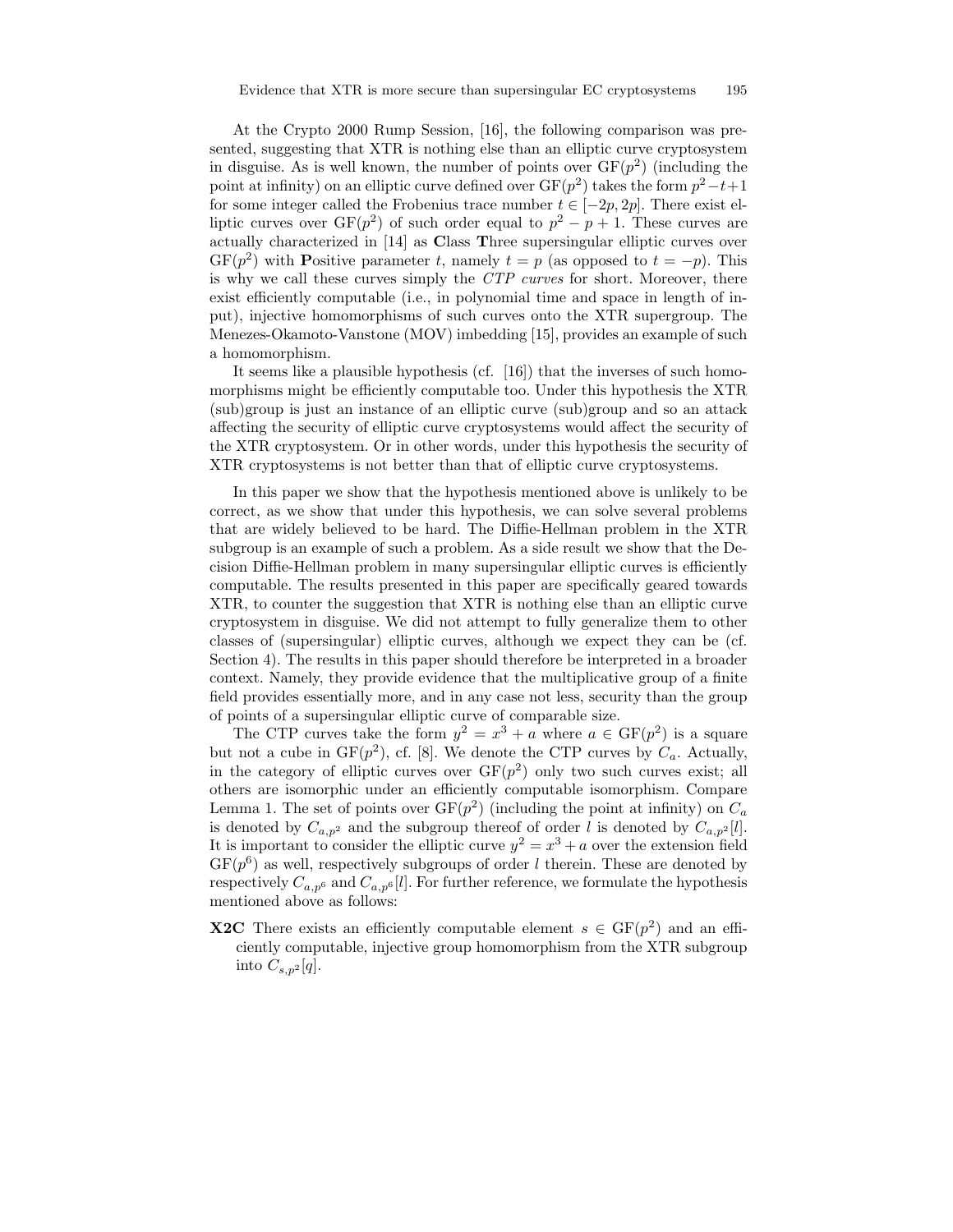A similar problem is posed by N. Koblitz in [9, p.328]. Note that X2C is more general than only assuming that (a restriction of) an MOV embedding is efficiently invertible. It actually follows from our results (Theorem 10) that under the X2C hypothesis, (restrictions of) MOV embeddings are efficiently invertible.

## Outline of the paper

In Section 2 we explore the structure of CTP curves. We introduce a so-called distortion map on CTP curves which is of crucial importance for our results, and we prove a more convenient formulation of the X2C hypothesis. In Section 3 we present and prove our main results and in Section 4 we briefly discuss some possible extensions of our results. In Section 5 we discuss some practical applications of distortion maps, including a more computational and communicational efficient variant of the one round protocol for tripartite Diffie-Hellman key exchange described in [5] and a non refutable digital signature scheme that supports escrowable encryption. Finally, we summarize our results in Section 6.

# 2 Group isomorphisms between CTP curves

We recall that any isomorphism between two elliptic curves defined over a field K induces a group isomorphism between the points on the elliptic curves over  $K$ , but not vice versa. See [14], [18]. This distinction is important in the following lemma.

**Lemma 1** Let  $C_a$  and  $C_b$  be CTP curves (in particular,  $a, b$  are squares in  $GF(p^2)$  but not cubes), then the following hold:

- 1. The map  $S: C_{a,p^2} \to C_{a^p,p^2} : (x,y) \to (x^p, y^p)$  is an efficiently computable group isomorphism.
- 2. The equation  $u^6 = b/a$  has its solutions in  $GF(p^6)$  and for any such solution u, the map  $R_u$  :  $C_a \rightarrow C_b$  :  $(x,y) \rightarrow (u^2x, u^3y)$  is an isomorphism in the category of elliptic curves over  $GF(p^6)$  and induces in particular an efficiently computable group isomorphism  $C_{a,p^6} \to C_{b,p^6}$ .
- 3. The map  $R_u$  is an isomorphism in the category of elliptic curves over  $GF(p^2)$ iff  $b/a$  is a cube in  $GF(p^2)$ .
- 4. If  $b/a$  is not a cube in  $GF(p^2)$ , then  $b/a^p$  is a cube in  $GF(p^2)$ . Also the equation  $w^6 = b/a^p$  has its solutions w in  $GF(p^2)$  and the composite map  $R_w \circ S$  is an efficiently computable group isomorphism from  $C_{a,p^2}$  to  $C_{b,p^2}$ .

Proof: The first part of the lemma is well known and easily verified. That the equation mentioned in the second part of the lemma has a solution in  $GF(p^6)$ follows as  $b/a$  is a square in  $GF(p^2)$ . The remainder of the second part of the lemma follows for instance from [14, Theorem 2.2]. The third part also follows from this result combined with the observation that  $u^6 = b/a$  has all its solutions u in  $GF(p^2)$  iff  $b/a$  is a cube in  $GF(p^2)$ . For a proof of the fourth part, let  $\alpha$ be a generator of the multiplicative group of  $GF(p^2)$ . As  $p > 3$  it follows that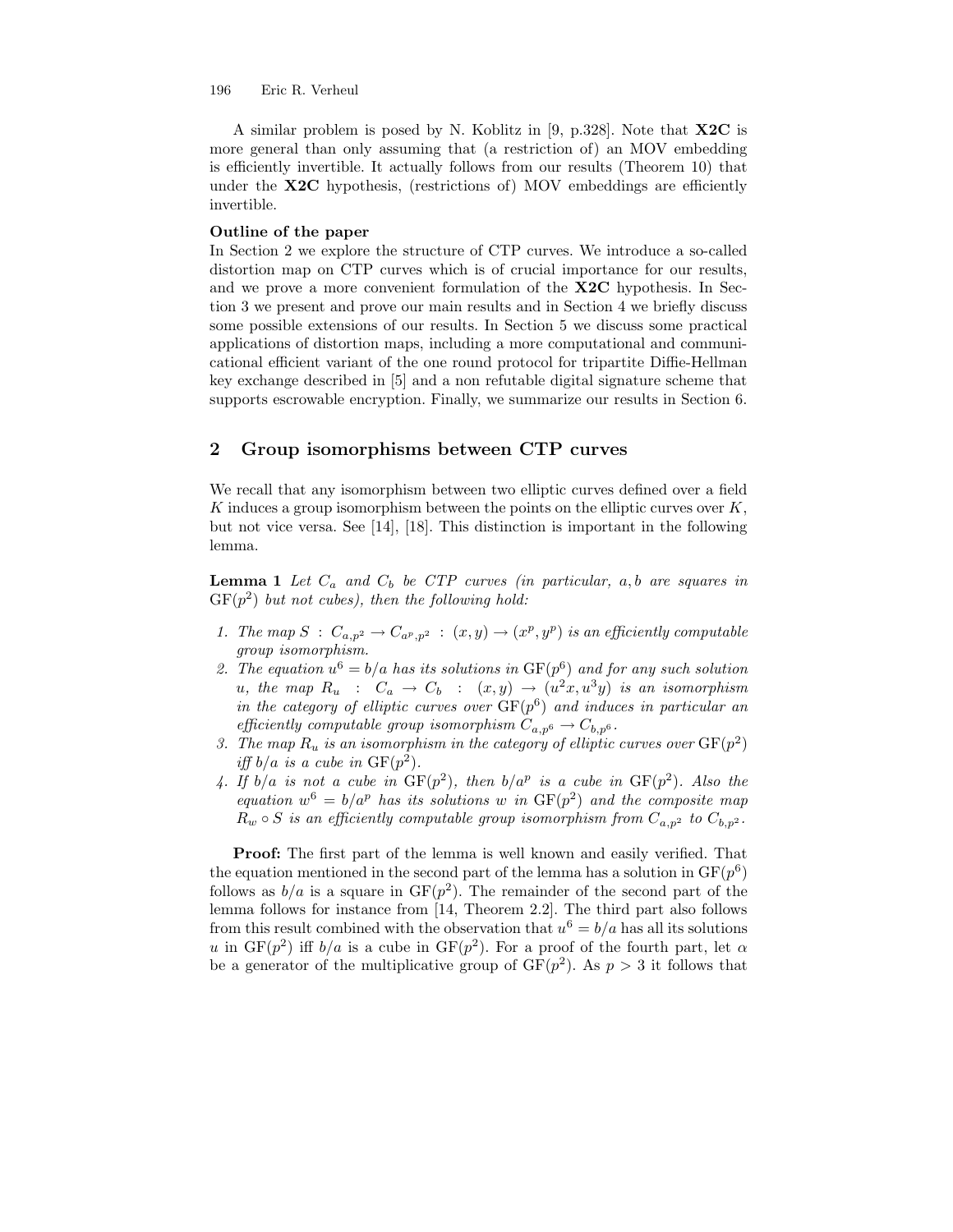$p^2 - 1 \equiv 0 \mod 3$ , so the element  $x = \alpha^j$  is a cube in  $GF(p^2)^*$  iff j is divisible by three. Now write  $a = \alpha^k$  and  $b = \alpha^l$ . If  $b/a$  is not a cube in  $GF(p^2)$ , then k mod 3 and l mod 3 are different. As k, l mod 3 are non-zero, it follows from  $p \equiv 2 \mod 3$ that  $k \cdot p \mod 3$  and l mod 3 are equal. That is,  $b/a^p$  is a cube in  $GF(p^2)$ . The remainder of the proof of the fourth part of the lemma now follows from the first and third part.  $\Box$ 

From Lemma 1 it follows that the CTP curves split into two equivalence classes under the equivalence relation  $C_a \simeq C_b$  iff  $b/a$  is a third power in  $GF(p^2)$ . From [14, Theorem 3.2] it follows that there are exactly two isomorphism classes of supersingular elliptic curves over  $GF(p^2)$  of order  $p^2 - p + 1$ . We conclude that the CTP curves provide a complete representation of such curves.

From the previous result we immediately deduce the following.

**Theorem 2** All CTP groups  $C_{a,p^2}$  are efficiently computable group isomorphic. Moreover, we can reformulate **X2C** as:

**X2C** For each CTP subgroup  $C_{a,p^2}[q]$  there exists an efficiently computable, injective homomorphism from the XTR subgroup into  $C_{a,p^2}[q]$ .

Let  $C_a$  be a CTP curve. We recall some facts on elliptic curves which can all be found in [14]. For a divisor l of  $p^2 - p + 1$ , the l-th torsion group of  $C_a$ is the collection of all points of order dividing l on the curve  $y^2 = x^3 + a$  over the algebraic closure of the field  $GF(p^2)$ . The torsion group is isomorphic to  $\mathbf{Z}_l \oplus \mathbf{Z}_l$ , which is a non-cyclic, abelian group. In addition, as  $C_a$  is a so-called Class III supersingular curve, the *l*-th torsion group of  $C_a$  is just the collection of all points of order dividing l over  $GF(p^6)$  (including the point at infinity) on the curve  $y^2 = x^3 + a$ . That is, the *l*-th torsion group of  $C_a$  is equal to  $C_{a,p^6}[l]$ and is hence a subset of  $GF(p^6) \times GF(p^6)$ .

Before formulating the theorem that is crucial to our results, we need a definition.

**Definition 3** Let H be an abelian group, then two elements  $g_1, g_2$  are called independent, provided that  $g_1 \notin \langle g_2 \rangle$  and  $g_2 \notin \langle g_1 \rangle$ .

This definition becomes relevant when the group  $H$  is not cyclic itself, which is typically the situation in torsion groups. Before coming to our next result we remark that it is easily verified that the two points in  $C_{a,p^2}$  that have a zero first coordinate, augmented with the point at infinity, that is  $\{(0, w), (0, -w), \mathcal{O}\}\$ with  $w^2 = a$ , constitutes a subgroup of order three. We denote this group by  $G_3$ .

**Theorem 4** Let  $C_a$  be a CTP curve and let  $P \neq \mathcal{O}$  be a point on  $C_{a,p^2}$ . Then, using the notation from Lemma 1, the following hold:

- 1. The equation  $u^6 = a/a^p$  has its solutions u in  $GF(p^6) \setminus GF(p^2)$  and for any such solution u, the map  $D: C_{a,p^6} \stackrel{S}{\to} C_{a^p,p^6} \stackrel{R_u}{\to} C_{a,p^6}$  is a group automorphism which takes the form  $(x, y) \rightarrow (u^2 x^p, u^3 y^p)$ .
- 2.  $\langle P \rangle \cap \langle D(P) \rangle = O$  if the order of P is not divisible by 3 and  $\langle P \rangle \cap \langle D(P) \rangle =$ G<sup>3</sup> otherwise.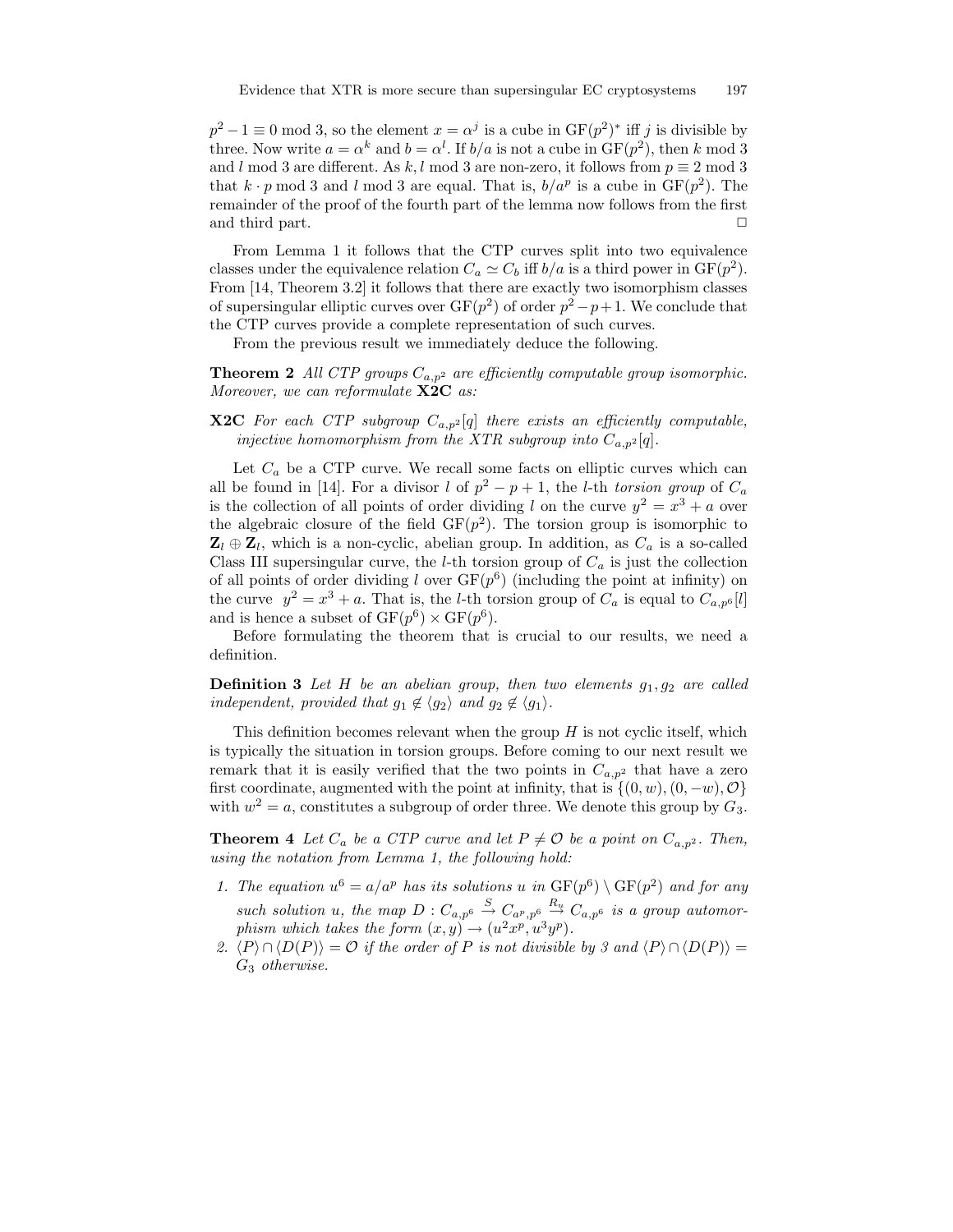3. The point P is independent from its image under  $D(.)$  iff P has an order different from 1 or 3.

Proof: For a proof of the first part of the theorem, it easily follows (cf. the proof of Lemma 1) that  $a/a^p$  is not a cube in  $GF(p^2)$ . Now the proof follows from the last part of Lemma 1. For a proof of the second part of the theorem: the first coordinate of the value  $(u^2x^p, u^3y^p)$  under  $D(.)$  of a point  $Q = (x, y)$ is clearly not an element of  $GF(p^2)$  when x is non-zero. That is, apart from the point at infinity, the only points that can belong to  $\langle P \rangle \cap \langle D(P) \rangle$  have a zero first coordinate. As  $\langle P \rangle \cap \langle D(P) \rangle$  is a group it is either equal to  $\{O\}$  or  $G_3$ . In the latter case it follows that the order of  $P$  must be divisible by 3. For a proof of the last part, as  $D(.)$  is a group automorphism, the orders of P and  $D(P)$ coincide. So if these points are dependent it follows from the second part that either P or  $D(P)$  is an element of  $G_3$ , i.e., of order 1 or 3.

For convenience we refer to the map  $D(.)$  introduced in Theorem 4 as the distortion map. In Figure 1 a few pages below we have depicted the property of  $D(.)$  with  $K = GF(p^2)$  and  $K' = GF(p^6)$ . Related to the *l*-th torsion group of  $C_a$ , i.e.,  $C_{a,p^6}[l]$ , is the Weil pairing, a function

$$
e_l: C_{a,p^6}[l] \times C_{a,p^6}[l] \to \mu_l,
$$

where  $\mu_l$  is the subgroup of  $GF(p^6)^*$  of order l. Hence,  $\mu_q$  is equal to the XTR subgroup. In the setting of supersingular curves, the Weil pairing can be computed efficiently. The Weil pairing satisfies the Identity rule, i.e.,  $e_l(P, P) = 1$ , and is bilinear. From the latter property it follows that  $e_l(a*P, b*Q) = e_l(P, Q)^{ab}$ . This formula is particularly useful when  $e_l(P,Q)$  is a generator of  $\mu_l$ , as the map  $\langle P \rangle \rightarrow \mu_l : x \rightarrow e_l(x, Q)$  is then a group isomorphism. Actually, this is the MOV embedding mentioned in the introduction. We finally mention that two points P, Q in the torsion group  $C_{a,p^6}[l]$  are dependent, iff  $e_l(P,Q) = 1$ , see [14, p.70].

The following corollary describes the order of a value of the Weil pairing.

**Corollary 5** Let l dividing  $p^2 - p + 1$  be a power of a prime number r and let P be a point on  $C_{a,p^2}$  of order l. Then, letting  $D(.)$  denote the distortion map from Theorem 4, the following hold:

1. If  $r \neq 3$ , then the element  $e_l(P, D(P))$  is of order l in  $GF(p^6)^*$ . 2. If  $r = 3$ , then the element  $e_l(P, D(P))$  is of order at least  $l/3$  in  $GF(p^6)^*$ .

**Proof:** First note that the point  $D(P)$  is of order l as  $D(.)$  is a group automorphism. For a proof of the first statement, suppose to the contrary that we have  $e_l(P, D(P))^{l/r} = 1$ . Then it follows that  $e_l(P, l/r \cdot D(P)) = 1$ , that is, P and  $l/r \cdot D(P)$  are dependent. Hence either,  $P \in \langle l/r \cdot D(P) \rangle$  or  $l/r \cdot D(P) \in \langle P \rangle$ . The first option is ruled out as it implies that the order of  $P$  is divisible by  $l/r$ . So,

$$
l/r \cdot D(P) \in \langle P \rangle \cap \langle D(P) \rangle = \{ \mathcal{O} \},
$$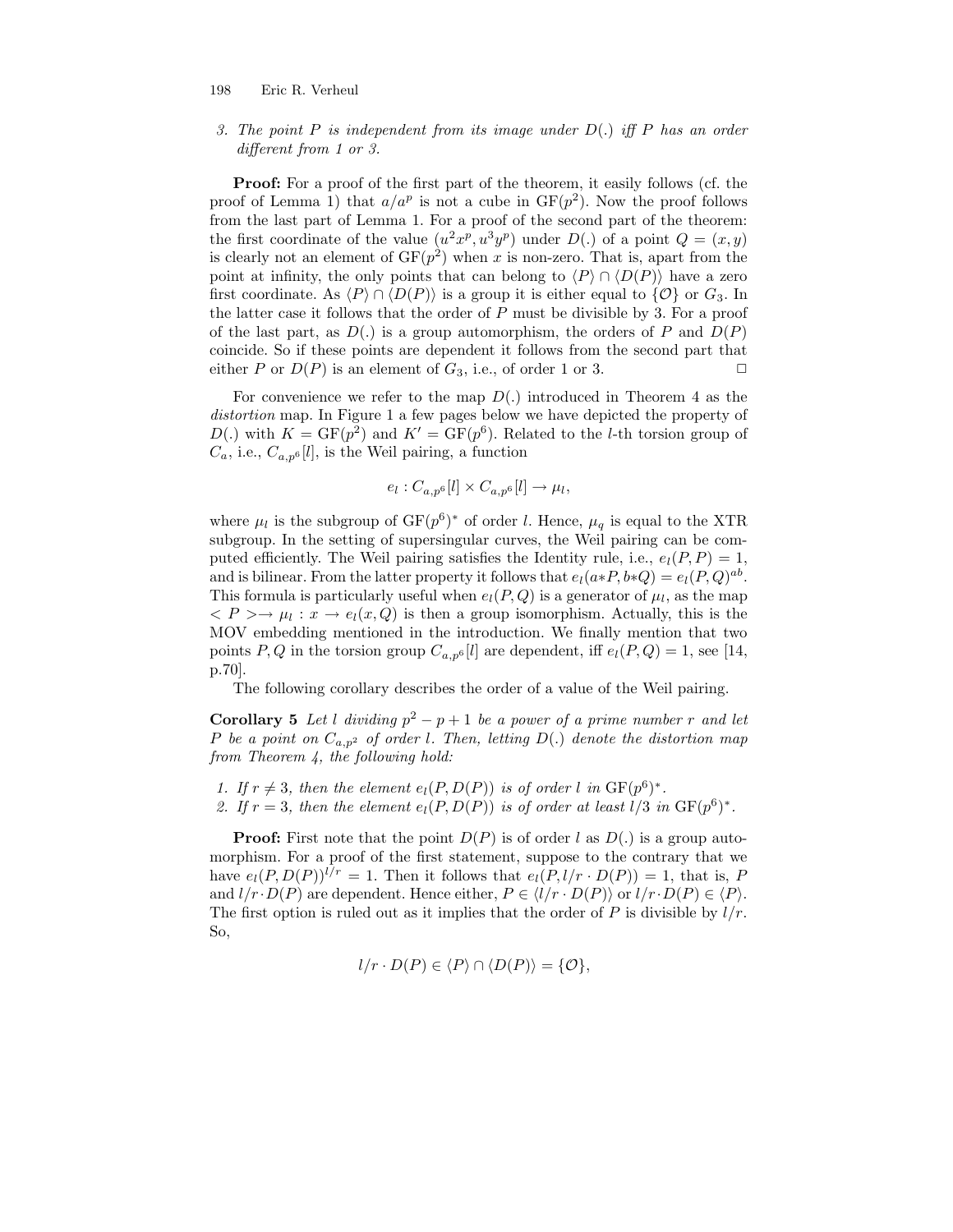where the last equality follows from Theorem 4. That is,  $l/r \cdot D(P) = \mathcal{O}$  contradicting that the order of  $D(P)$  is equal to l. For a proof of the second statement, we may assume without loss of generality that  $l \geq 3^2$ . If we assume to the contrary that  $e_l(P, D(P))^{l/9} = 1$  and reasoning in a similar way as in the proof of the first part, we conclude that

$$
l/9 \cdot D(P) \in \langle P \rangle \cap \langle D(P) \rangle = G_3,
$$

where the last equality follows from Theorem 4. This contradicts that the order of  $l/9 \cdot D(P)$  is nine.

## 3 Hardness of the X2C hypothesis

Before coming to our main results, we recall some general notions. Let  $G = \langle \gamma \rangle$ be any cyclic, multiplicative group of order l, generated by an element  $\gamma$ . The security of the Diffie-Hellman key agreement protocol with respect to  $\gamma$  lies in the Diffie-Hellman problem of computing the values of the function  $DH(\gamma^x, \gamma^y) =$  $\gamma^{xy}$ . Two other problems are related to the DH problem. The first one is the Decision Diffie-Hellman (DDH) problem with respect to  $\gamma$ : given  $\alpha, \beta, \delta \in G$ decide whether  $\delta = DH(\alpha, \beta)$  or not. The DH problem is at least as difficult as the DDH problem. The second related problem is the discrete logarithm (DL) problem in G with respect to  $\gamma$ : given  $\alpha = \gamma^x \in G$ , with  $0 \le x < l$  then find  $x = DL(\alpha)$ . The DL problem is at least as difficult as the DH problem. It is widely assumed that if the DL problem  $G$  is hard, then so are the other two. In [5], Joux notes that Decision Diffie-Hellman type of problems in extensions of supersingular elliptic curves are often efficiently computable. We use Joux's reasoning in the proof of the next result, which in particular provides an example of a supersingular elliptic curve where the Decision Diffie-Hellman problem is efficiently computable, while the discrete logarithm problem is presumably hard.

Theorem 6 The Decision Diffie-Hellman problem in any supersingular elliptic curve over  $GF(p^2)$  of order  $p^2 - p + 1$  is efficiently computable.

**Proof:** We can restrict ourselves to curves of type  $C_a$ . Write  $p^2 - p + 1 = t \cdot v$ where  $t$  is a power of three and  $v$  is relatively prime with three. By virtue of the Pohlig-Hellman algorithm [17], the DDH problem in  $C_{a,p^2}$  can be reduced to the DDH problem in the subgroups of order  $t$  and  $v$ . As one can easily solve the discrete logarithm related to the first subgroup, one can efficiently the Decision Diffie-Hellman problem for this subgroup too.

Now, let P be a generator of the subgroup  $C_{a,p^2}[v]$  and suppose that points  $X = x * P, Y = y * P, Z = z * P$  in  $C_{a,p^2}[v]$  are given. To solve the Decision Diffie-Hellman problem in  $C_{a,p^2}[v]$ , we need to determine whether  $z = x * y \mod v$ . By the Identity property of the Weil pairing, its bilinearity and Corollary 5, the Weil pairing  $e_v(P, D(P))$  is a v-th root of unity of  $GF(p^6)$ . So on the one hand,  $e_v(X, D(Y)) = e_v(P, D(P))^{xy}$  and on the other hand  $e_v(P, D(Z)) =$  $e_v(P, D(P))^z$ . That is  $z = x * y \mod v$  iff  $e_v(X, D(Y))$  is equal to  $e_v(P, D(Z))$ , which is an efficiently computable condition.  $\Box$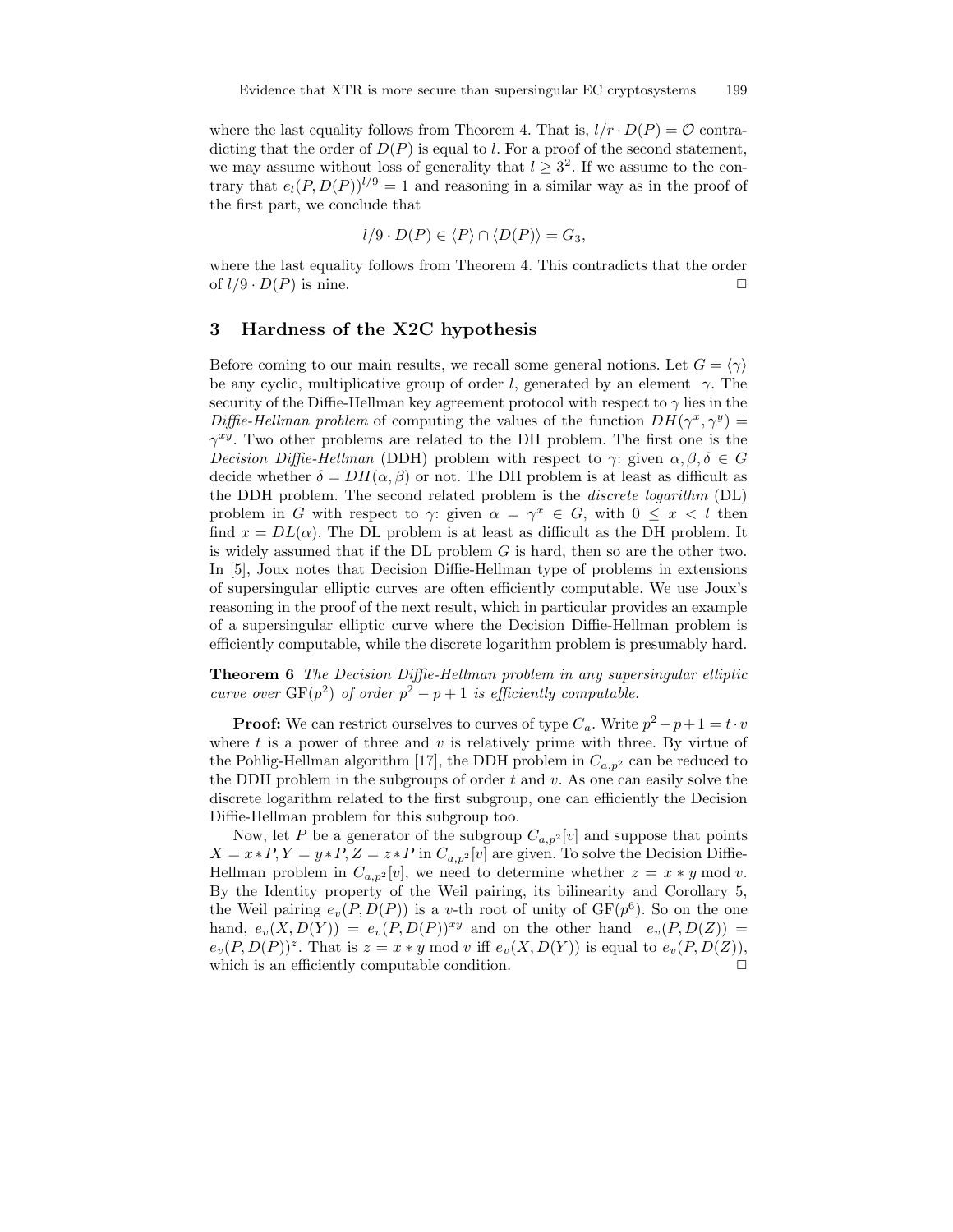There are several cryptographic protocols whose security depends on the difficulty of the Decision Diffie-Hellman problem, like the publicly verifiable voting system in [2] and the Cramer-Shoup [3] public key cryptosystem that is provable secure against adaptive chosen ciphertext attacks. Theorem 6 shows that these protocols should not be based on (CTP) supersingular elliptic curves, even with the "appropriate" key sizes. We now obtain our first evidence that the X2C hypothesis is not valid.

Corollary 7 Under the X2C hypothesis, the Decision Diffie-Hellman problem in the XTR subgroup is efficiently computable.

**Proof:** This follows immediately from Theorem 6.

Next we show an even stronger consequence of the **X2C** hypothesis, namely that the Diffie-Hellman problem in the XTR subgroup is efficiently computable. It is convenient to first introduce three variants of the Diffie-Hellman problem. To this end, again let  $G = \langle \gamma \rangle$  be any cyclic, multiplicative group of (known) order l, generated by the (known) element  $\gamma$ . Then the *weak DH problem* with respect to  $\gamma$  is the problem of finding any generator  $\kappa$ , such that for all  $0 \leq x, y \leq l$ determining  $\kappa^{xy}$  can be efficiently done on basis of  $\gamma^x$  and  $\gamma^y$ . That is,  $\kappa$  is only dependent of  $\gamma$  and not of x, y. The strong DH problem with respect to  $\gamma$  is the problem of efficiently determining  $\xi^{xy}$  on basis of  $\gamma^x$  and  $\gamma^y$ , for all  $0 \le x, y < l$ and any generator  $\xi$  of G. Finally, the DH problem with respect to the group G is the problem of efficiently determining  $\xi^{xy}$  on basis of  $\alpha^x$  and  $\alpha^y$  for all  $0 \leq x, y \leq l$  and any generators  $\xi, \alpha$  of G. Note that this notion is independent of the choice of a particular generator  $\gamma$  of G.

Lemma 8 In the setting above, the weak, conventional and strong Diffie-Hellman problem w.r.t.  $\gamma$  and the Diffie-Hellman problem w.r.t. G are equivalent.

Proof: We first show equivalence of the first three problems. Clearly, if one can solve the strong Diffie-Hellman problem, one can solve the conventional Diffie-Hellman problem. Moreover, if one can solve the conventional Diffie-Hellman problem then by taking  $\kappa = \gamma$  one can solve the weak Diffie-Hellman problem. To show that these three problems are equivalent, it suffices to show that if one can solve the weak Diffie-Hellman problem, one can solve the strong Diffie-Hellman problem. To this end, let  $\gamma$ ,  $\kappa$  be as described in the definition of weak Diffie-Hellman problem and let  $\xi$  be any generator of G. Also, let the function  $WDH(.,.)$  be defined by  $\kappa^{xy} = WDH(\gamma^x, \gamma^y)$ . Then by hypothesis  $WDH(.,.)$  is efficiently computable. We only prove the lemma in the case that l is a prime number which is important to us and leave the general case to the reader.

We can write  $\kappa = \gamma^s$  and  $\xi = \gamma^t$  for some  $0 \leq s, t < l$ , which are unknown. We first claim that we can efficiently compute  $\gamma^{(s^n)}$  for any  $n \geq 1$ . To this end, for any  $i \geq 1$  define

$$
T(i) = (\gamma^{(s^{i-1})}, \gamma^{(s^i)}).
$$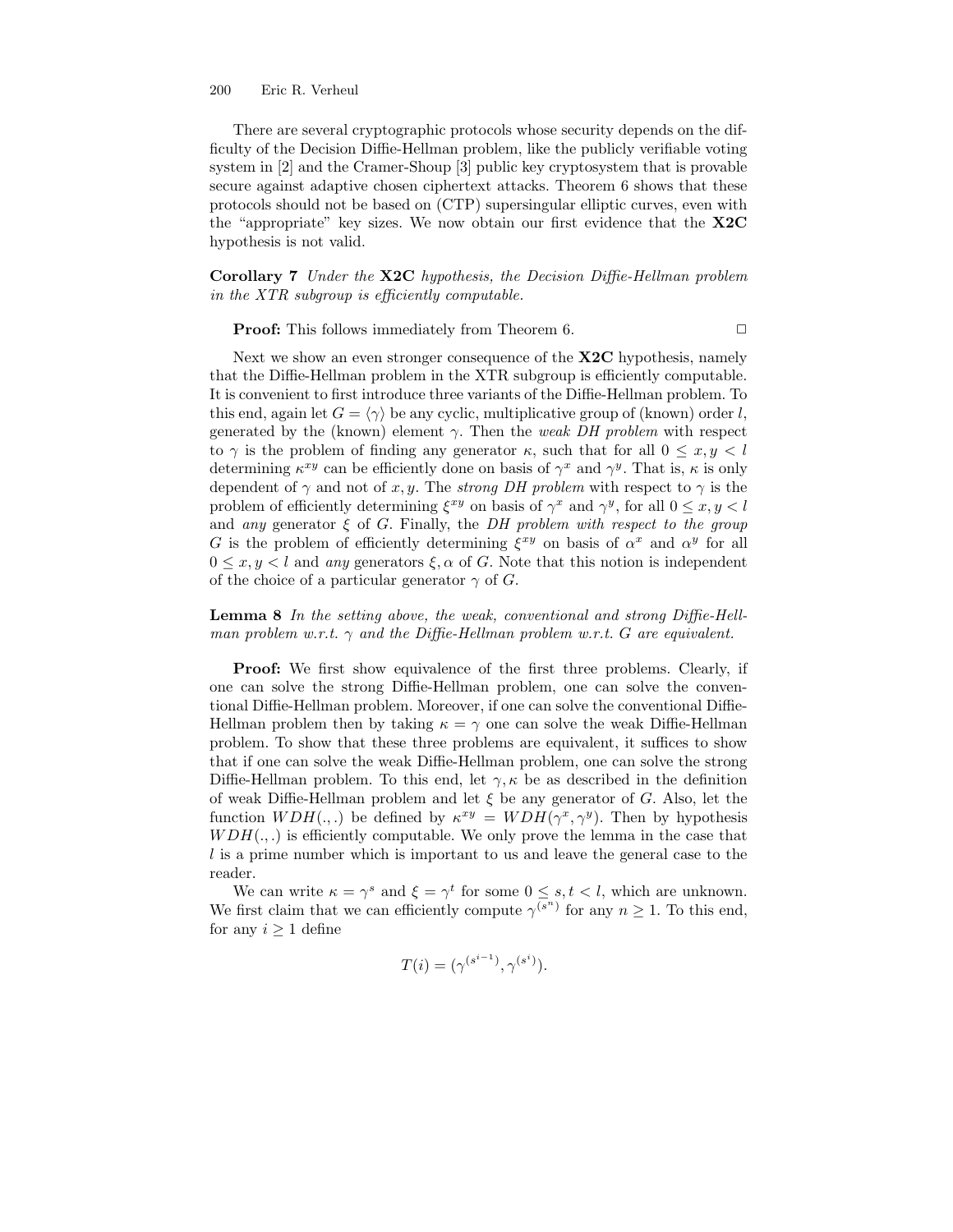Note that  $T(1) = (\gamma, \kappa)$  is efficiently computable. Also note that if  $T(i) =$  $(A, B)$  is given, then  $T(2i)$  is equal to  $(WDH(A, A), WDH(A, B))$  and  $T(2i +$ 1) is equal to  $(WDH(A, B), WDH(B, B))$ . This means that we can compute  $T(n)$  in  $2 \cdot \log_2(n)$  calls to the function  $WDH(.,.)$  using repeated squaring and multiplication (cf. [10, Algorithm 2.3.7]). That is, we can efficiently compute  $\gamma^{(s^n)}$  for any  $n \geq 1$ . In particular, we can efficiently compute the element  $D =$  $\gamma^{(s^{l-4})}.$ 

We now are ready to prove that we can solve the strong Diffie-Hellman problem with respect to  $\gamma$ . To this end, let  $A = \gamma^x$  and  $B = \gamma^y$  be given. Then, first of all,

$$
E = WDH(D, WDH(A, B)) = WDH(\gamma^{(s^{l-4})}, WDH(\gamma^x, \gamma^y))
$$
  
=  $WDH(\gamma^{(s^{l-4})}, \kappa^{xy})$   
=  $WDH(\gamma^{(s^{l-4})}, \gamma^{xys})$   
=  $\kappa^{(s^{l-4}xys)} = \kappa^{(xys^{l-3})}$   
=  $\gamma^{s(xys^{l-3})} = \gamma^{(xys^{l-2})}$   
=  $\gamma^{(xys^{-1})}$ 

Here we have used that  $s^{l-1} \equiv 1 \mod l$  for any prime number l (i.e., Fermat's little theorem). Now,

$$
WDH(E,\xi) = WDH(\gamma^{(xys^{-1})}, \gamma^t) = \kappa^{xys^{-1}t} = \gamma^{s(xyts^{-1})} = \gamma^{xyt} = \xi^{xy}.
$$

As we can efficiently compute  $E = WDH(D, WDH(A, B))$  and  $WDH(E, \xi)$ we can efficiently compute  $\xi^{xy}$  on basis on  $\gamma^x$  and  $\gamma^y$ . That is, we have solved the strong Diffie-Hellman problem with respect to  $\gamma$ .

We are left with showing the equivalence between the first three properties mentioned in the lemma and the last one. To this end, let  $\xi$ ,  $\alpha$  be generators of G and suppose that  $\alpha^x, \alpha^y$  are given for some  $0 \le x, y < l$ . Write  $\alpha = \gamma^a$  and  $\xi = \gamma^t$ for some  $0 \le a, t < l$ . First of all, we can efficiently determine  $\gamma^{(a^2)}$  from  $\alpha$ , which is a conventional Diffie-Hellman problem w.r.t.  $\gamma$ . Secondly, from the latter result one can efficiently determine  $\gamma^{(a^{-2})}$  by using the techniques described above. Finally, from the latter result and  $\xi$ , we can efficiently determine  $\delta = \gamma^{(a^{-2}t)}$ which is again a conventional Diffie-Hellman problem w.r.t.  $\gamma$ . Now, if we present  $\alpha^x, \alpha^y$  to the efficient algorithm solving the strong Diffie-Hellman problem with respect to  $\gamma$  and  $\delta$  it returns  $\delta^{(a^2xy)}$  which is equal to  $\gamma^{(a^{-2}ta^2xy)} = \gamma^{txy} = \xi^{xy}$ . We conclude that we have solved the Diffie-Hellman problem with respect to  $\alpha$ and  $\xi$ .

**Lemma 9** Let G, Γ be two isomorphic, cyclic groups and let  $i: G \to \Gamma$  and  $j: \Gamma \to G$  be two efficiently computable, injective homomorphisms. We assume that the order l of G and  $\Gamma$  and some generators are known. Then, the Diffie-Hellman problem with respect to  $G$  is efficiently computable iff it is with respect to Γ. Moreover, under this condition, the inverses of  $i(.)$  and  $j(.)$  are efficiently computable too.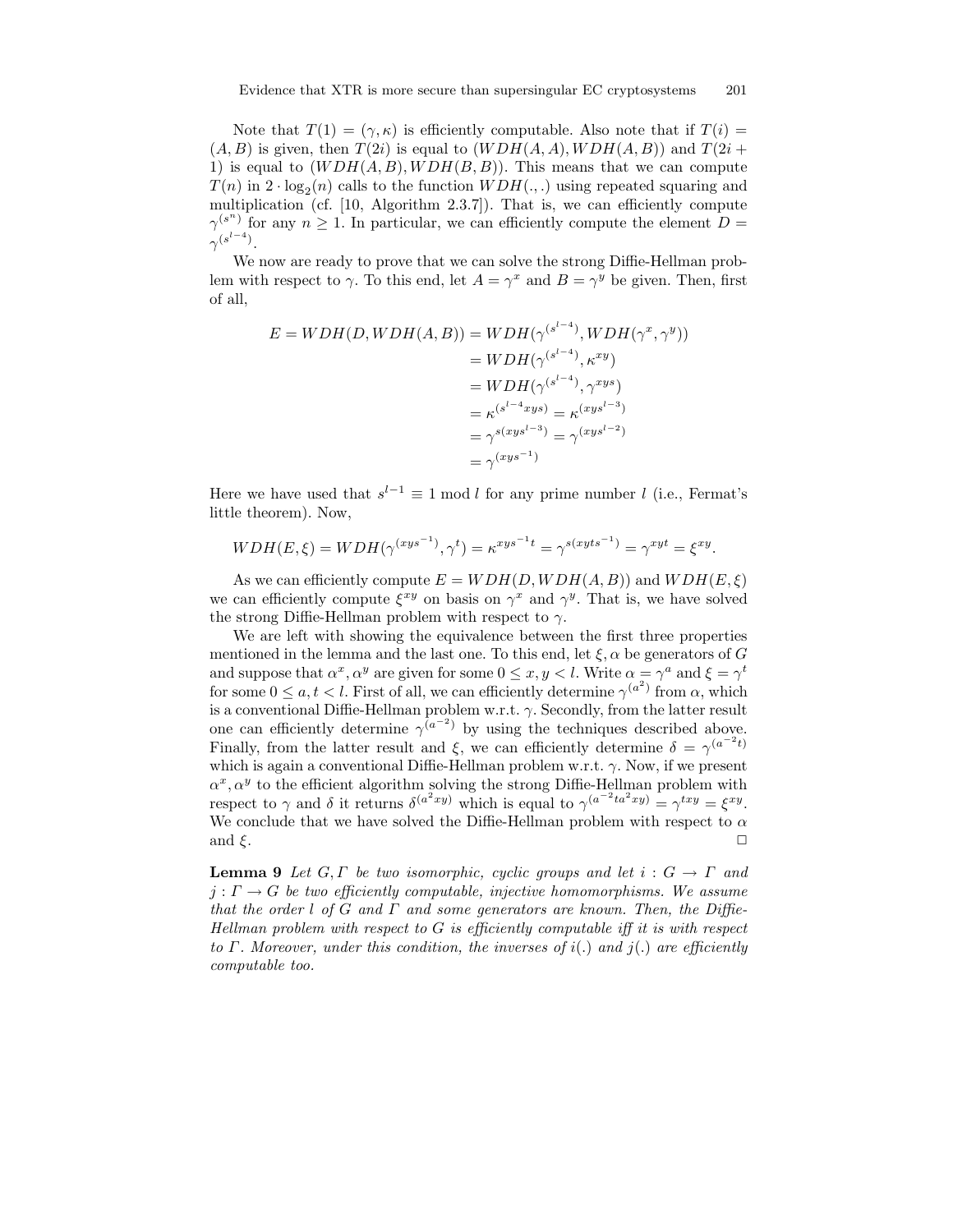**Proof:** It easily follows that if one can solve the Diffie-Hellman problem in one of G or Γ, then one can solve the weak Diffie-Hellman problem in the other one. So the first part of the lemma follows from Lemma 8. For a proof of the second part of the lemma, we show that  $i^{-1}$ . is efficiently computable by efficiently computing  $i^{-1}(\omega)$  for any element  $\omega$  of  $\Gamma$ . To this end, let g be a generator of G and let  $\gamma = i(g)$  and  $g_2 = j(\gamma)$ . One can easily verify that the algorithm solving the Diffie-Hellman problem with respect to  $g_2$  and g yields  $i^{-1}(\omega)$  when presented  $g_2$  and  $j(\omega)$ .

**Theorem 10** Under the  $X2C$  hypothesis, the following problems are efficiently computable:

- 1. The Diffie-Hellman problem in the XTR subgroup.
- 2. The Diffie-Hellman problem in the group of points of order q on a supersingular elliptic curve over  $GF(p^2)$  of order  $p^2 - p + 1$ .
- 3. Inverting any efficiently computable embedding (e.g., based on the MOV embedding) from the group of points of order q on a supersingular elliptic curves over  $GF(p^2)$  of order  $p^2 - p + 1$  into the XTR subgroup.

**Proof:** Suppose that  $H(.)$  is an efficiently computable injective homomorphism from the XTR subgroup into some  $C_{a,p^2}[q]$ . We first prove the first part of the theorem. Consider any generator  $g$  of the XTR subgroup. We construct another generator  $h$  in the XTR subgroup satisfying the definition of the weak DH problem. To this end, let  $h = e_q(H(g), D(H(g))$  where  $e_q(.,.)$  denotes the Weil pairing on the q-th torsion group of  $C_{a,p^2}$  and  $D(.)$  denotes the distortion map from Theorem 4. It also follows from this theorem that the order of  $h$  is equal to q.

To break the weak Decision Diffie-Hellman problem, with respect to  $g, h$ , suppose that  $X = g^x, Y = g^y$  are given. Then:

$$
e_q(H(X), D(H(Y))) = e_q(x * H(g), y * D(H(g))) = e_q(H(g), D(H(g))^{xy} = h^{xy}.
$$

That is, by computing  $e_q(H(X), D(H(Y)))$ , which can be done efficiently, we have solved the weak DH problem with respect to  $g, h$ . The result now follows from Lemma 8. The second and third part of the theorem follow from the first part and Lemma 9.

The last part of Theorem 10 states that to prove the validity of the X2C hypothesis, one can concentrate on efficiently inverting any MOV embedding into the XTR subgroup.

#### 4 Extensions

## 4.1 Other extension field based public key systems

Two other public key cryptosystems exist that are based on the discrete logarithm problem in the extension field  $GF(p^6)^*$ , or actually subfields thereof. The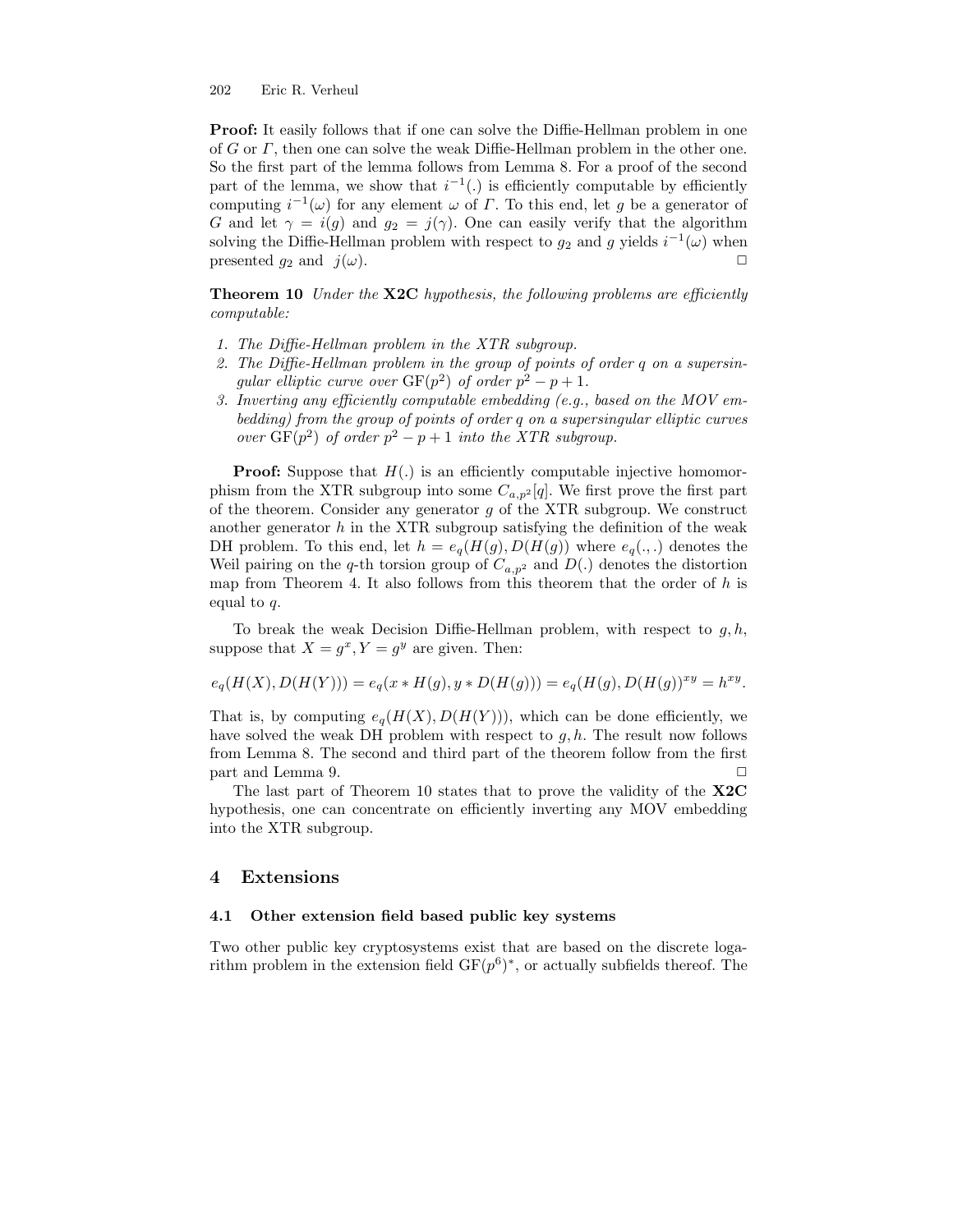LUC cryptosystem, [19] and [13], is based on the order  $p+1$  subgroup of  $GF(p^2)^*$ . The variant by Gong & Harn of LUC is based on the  $p^2 + p + 1$  subgroup of  $GF(p^3)^*$ , where as in the XTR setting  $p = 2 \text{ mod } 3$ . For both subgroups one can find supersingular elliptic curves (cf. [14]) and efficiently computable, isomorphisms from these curves onto these subgroups, based on the Weil pairing. That is, for each of the two cryptosystems one can formulate an hypothesis similar to **X2C**. We remark that there do not exist elliptic curves defined over  $GF(p^2)$ with  $p^2 + p + 1$  or  $p^2 - p + 1$  points over  $GF(p^2)$  if  $p = 1$  mod 3, as the number of isomorphism classes is equal to  $1 - \left(\frac{-3}{p}\right)$  (cf. [14, Theorem 3.2]), which is equal to zero if  $p = 1 \mod 3$  and equal to two if  $p = 2 \mod 3$ .

With respect to the Gong and Harn variant of LUC, one could call the related curves CTN curves: Class Three supersingular elliptic curves defined over  $GF(p^2)$  with Negative parameter t, namely  $t = -p$  (as opposed to  $t = p$ ). Provided  $p \equiv 2 \mod 3$ , it follows that these elliptic curves take the form  $y^2 =$  $x^3 + a$  where  $a \in \text{GF}(p^2)$  is neither a square nor a cube in  $\text{GF}(p^2)$ . This means that the difference with CTP curves lies in the fact that  $a$  is a non-quadratic residue. However, it easily follows that this property is not of significance in the proofs in this paper and all results for CTP curves generalize to CTN elliptic curves. More in particular, the map  $(x, y) \rightarrow (u^2 x^p, u^3 y^p)$  where u is a solution of  $u^6 = a/a^p$  is an appropriate distortion map on these types of curves. As there exists no point on such curves with first coordinates equal to zero, all points different from the point at infinity on the curve over  $GF(p^2)$  are mapped to points outside the curve over  $GF(p^2)$ . It follows that the existence of any efficiently computable, injective homomorphism from the Gong & Harn group in any supersingular elliptic curve over  $GF(p^2)$  of order  $p^2+p+1$  implies that we can solve the Diffie-Hellman problem in the Gong & Harn subgroup of  $GF(p^3)^*$  as well as in the related elliptic curve group of points. Moreover, it follows that the Decision Diffie-Hellman problem in these elliptic curve groups is always efficiently computable, irrespective of additional hypotheses.

Our techniques do not completely generalize, at least not in a straightforward fashion, to disprove this hypothesis for the LUC cryptosystem. This is partly due to the fact that we are not aware of a full representation of all isomorphism classes of the corresponding supersingular elliptic curves, i.e., curves over  $GF(p)$  of trace zero. However, our techniques do generalize to two particular subclasses of such elliptic curves over  $GF(p)$ , as one can easily find the appropriate distortion maps. These classes of curves and distortion maps are:

- 1.  $y^2 = x^3 bx$  with  $p = 3 \mod 4$  and a any non-zero element in GF(p). Here an appropriate distortion map is given by  $(x, y) \rightarrow (-x, i \cdot y)$  where  $i \in \text{GF}(p^2) \setminus \text{GF}(p)$  satisfies  $i^2 = -1$ .
- 2.  $y^2 = x^3 + a$  with  $p = 2 \mod 3$  and a any non-zero element in  $GF(p)$ . Here an appropriate distortion map is given by  $(x, y) \rightarrow (x, w \cdot y)$  where  $w \in$  $GF(p^2) \setminus GF(p)$  satisfies  $w^3 = 1$ .

It follows in particular that the Decision Diffie-Hellman problem in the group of points over  $GF(p^2)$  on these curves is efficiently computable. Recently, A. Joux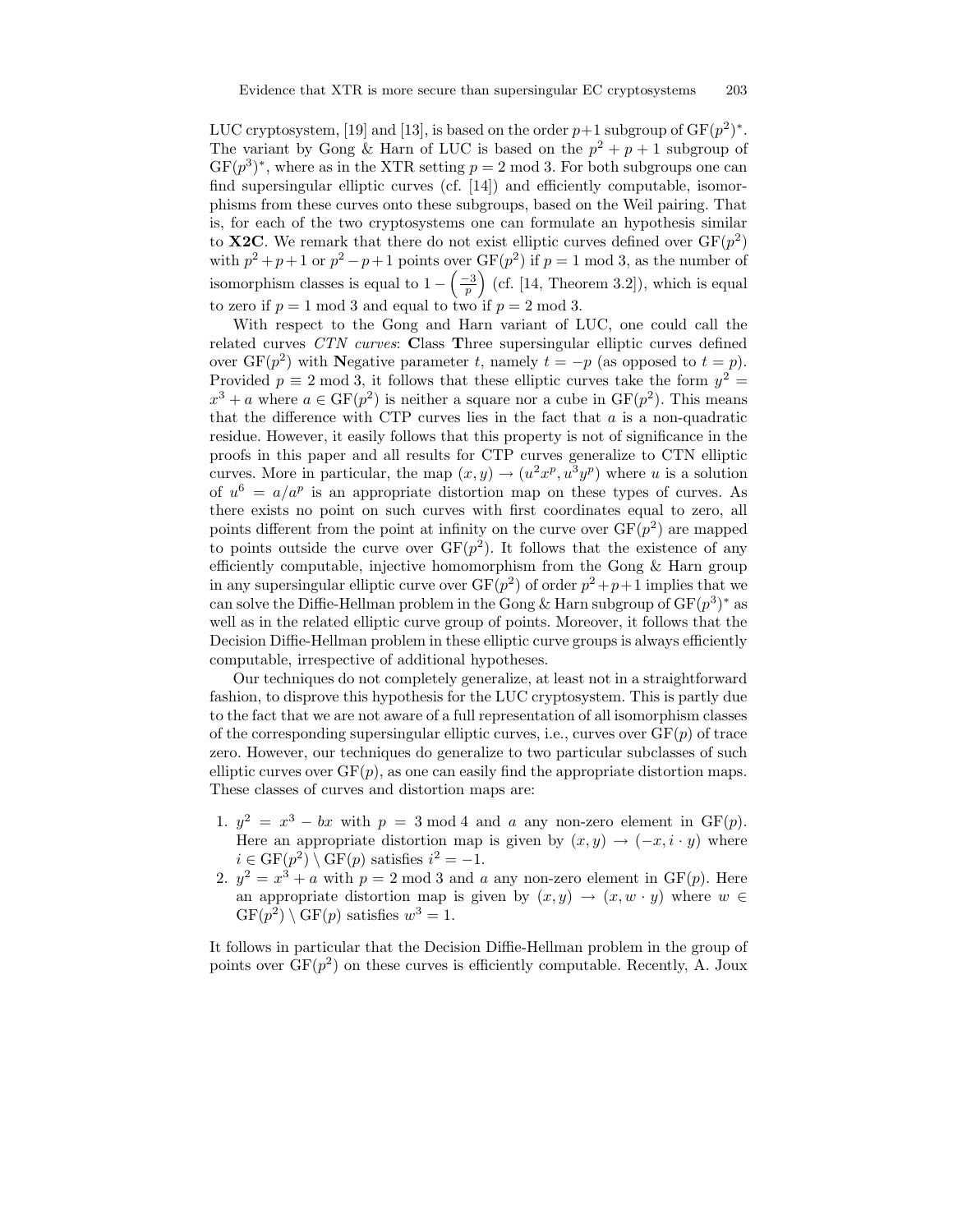and K. Nguyen, [6], have constructed examples of supersingular elliptic curves, of the type described above that have the additional property that the Diffie-Hellman problem and the discrete logarithm problem are equivalently difficult.

#### 4.2 Possible generalizations

In this section we discuss the applicability our techniques to general elliptic curves, e.g., non-supersingular ones. To this end, let  $E : y^2 + a_1xy + a_3y =$  $x^3 + a_2x^2 + a_4x + a_6$  be an elliptic curve defined over a finite field  $K = \text{GF}(p^n)$ and let P be a point on E over K of prime order q. As usual, we refer to the points on the curve E over a field L (including the point at infinity) as  $E(L)$ . Now, a *distortion* map with respect to  $P$  is an endomorphism defined over the completion  $\overline{K}$  of K that maps P to a point  $D(P)$  independent from P (cf. Figure 1). As  $D(.)$  is a group homomorphism, it follows that  $D(P)$  is an element of the q-th torsion points  $E[q]$  of E. Suppose that the set of q-th torsion points  $E[q]$  of E is contained in  $E(K')$  for some extension field  $K' = GF(p^{nk})$  of K of degree k, the so-called MOV degree. It it known (cf., [14]) that if the degree k is of polynomial size in  $\log_2(\#(K))$  then computing the Weil pairing  $E_q(.,.)$  can be done in probabilistic polynomial time in  $\log_2(\#(K))$  too.

Under this condition it directly follows from the techniques employed in Section 3 that the existence of a distortion map implies that the Decision Diffie-Hellman problem in the group  $\langle P \rangle$  is efficiently computable then. Now the following question arises: under what conditions can we expect that distortion maps exist? As pointed out to us by A. Joux, it is a consequence of [18, Ch. III, Th.9.5] that the endomorphism group of a supersingular elliptic curve is so large, that distortion maps always exist in these circumstances, with only a finite number of exceptions. As in this situation the degree k is either  $1, 2, 3, 4$  or 6, it also follows that the Decision Diffie-Hellman problem is efficiently computable in subgroups on such curves.

With respect to the case of "ordinary", i.e., non supersingular elliptic curves there is one prominent example of a distortion map, namely the Frobenius map with respect to  $K F : (x, y) \rightarrow (x^{(p^n)}, y^{(p^n)})$ . The Frobenius map acts as a GF(q)linear mapping on  $E[q]$  (considered as a two dimensional linear space over  $GF(q)$ ) and its characteristic equation is  $\lambda^2 - t\lambda + p^n$  (cf. [14]). The eigenvalues of F with respect to E[q] are one (with corresponding eigenspace  $\langle P \rangle$ ) and t − 1 mod q. If  $t \neq 2 \mod q$ , then the eigenvectors corresponding with the eigenvalue  $t-1 \mod q$ are not elements of the curve over  $K$ . That is, they are outside the original curve and really lie on the extension of the curve over  $K'$ . Now if we consider any subgroup  $\langle Q \rangle$  of the q-th torsion group different from these eigenspaces, we see that  $Q$  and  $F(Q)$  are independent. Compare Figure 1 above. So if the MOV degree k is polynomial in  $log_2(\#(K))$  then the Decision Diffie-Hellman problem is efficiently computable in such subgroups. In [1] it is shown that for general elliptic curves over basic fields K it is unlikely that  $k < \log_2(\#(K))^2$ . We are not aware of general results concerning the case that  $k$  is not polynomial in  $\log_2(\#(K))$ . Moreover, we observe that our techniques do not really require to actually compute values of Weil pairings: only the ability to compare them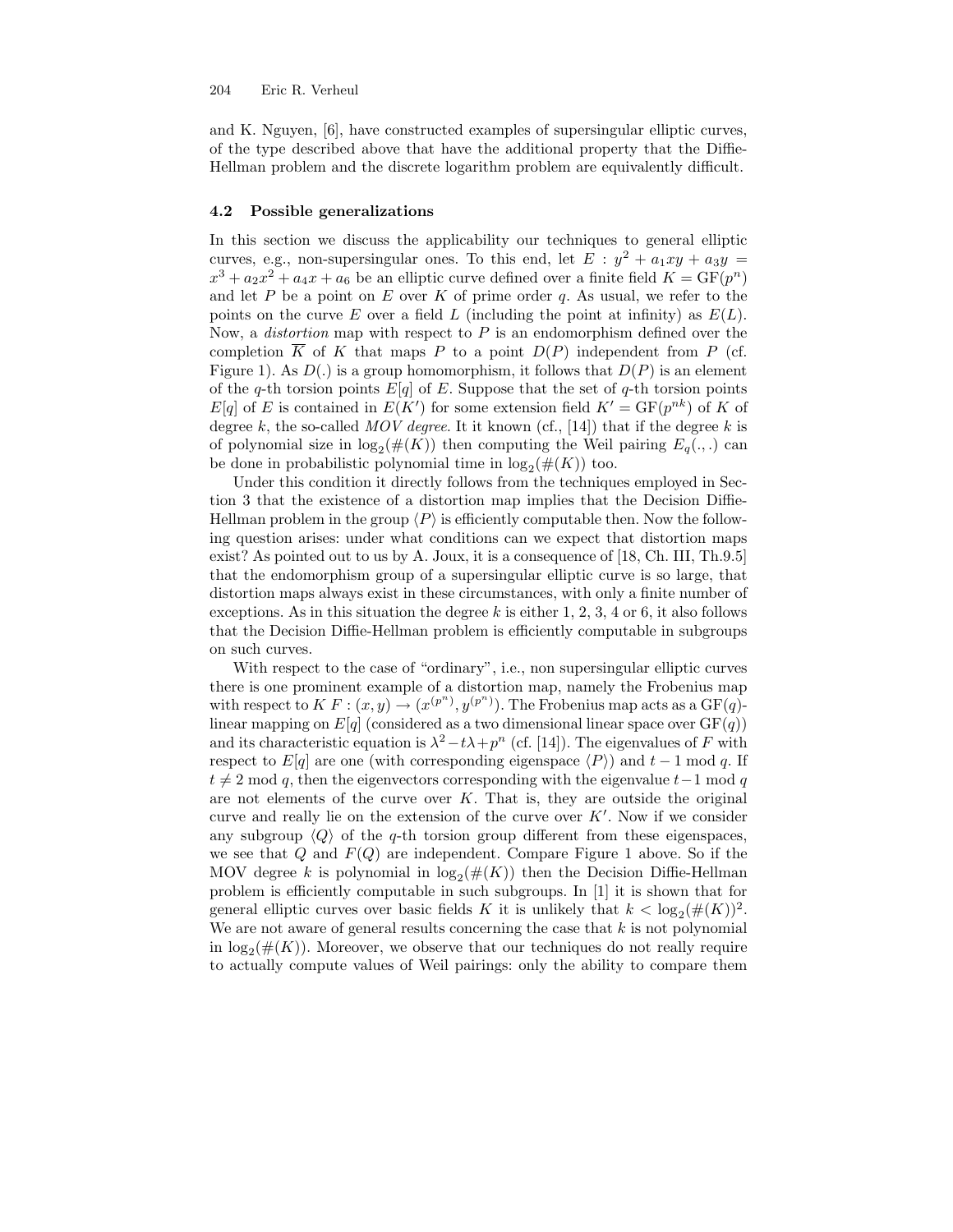Fig. 1. Distortion maps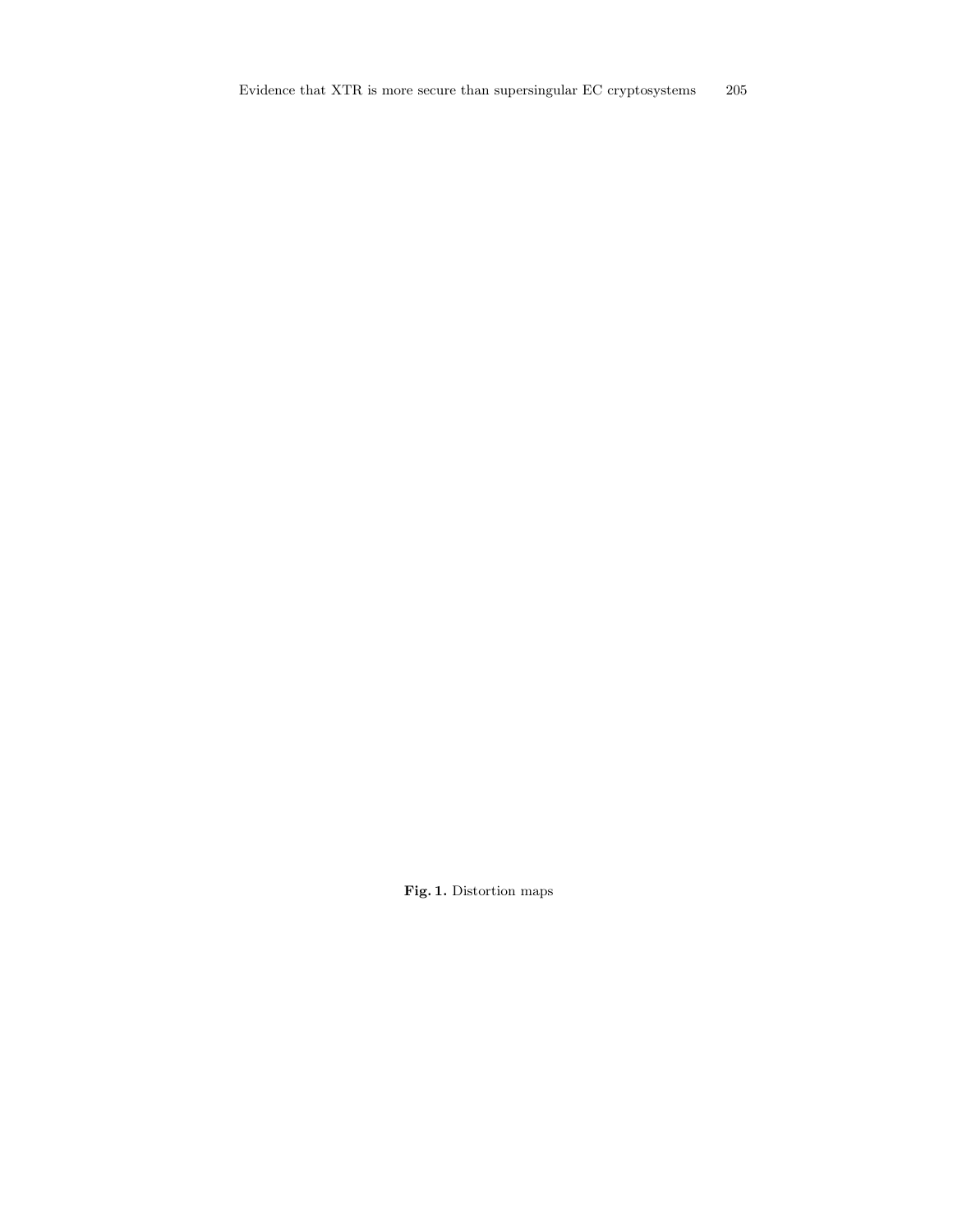suffices. For this the efficient calculation of a one bit predicate of a Weil pairing is probably sufficient. It is not a priori clear that it can be excluded that this is possible in polynomial time even if k is not polynomially bounded.

Of course, this does not settle the existence of distortion maps in the original group  $\langle P \rangle$ . This is very relevant from a practical, cryptographic point of view, as such existence would make the Decision Diffie-Hellman problem in practically used elliptic curve subgroups (possibly) efficiently computable. In discussions with numerous knowledgeable colleagues, it emerged that distortion maps in such elliptic curve subgroups do not exist. The following elegant proof of this was presented to us by Ruud Pellikaan.

**Theorem 11** Let E be a non-supersingular curve and let  $P \in E(K)$  be of order q. If q is relatively prime to p and the q-th torsion group is not contained in  $E(K)$  then there can not exist a distortion map  $D(.)$  w.r.t. P. Moreover, the second condition is implied by the condition that  $q^2$  does not divide  $#(E(K))$ .

Proof: Suppose, at the contrary, that such a distortion map D exists. Notice that  $Q = D(P)$  is not a point on  $E(K)$  as this implies that the q-th torsion group is contained in  $E(K)$ . The crux of the proof is that the endomorphism ring of a non-supersingular elliptic curve is abelian. This follows for instance from the fact that this ring is an order in a quadratic imaginary field (cf. [18, Ch. V, Theorem 3.1.). As before, let F be the K Frobenius map. Now,

$$
Q = D(P) = D(F(P)) = F(D(P)) = F(Q),
$$

where the second equality follows as  $P \in E(K)$ . But this means that Q is an element of  $E(K)$  and we arrive at a contradiction. The last part of the result easily follows.

As elliptic curve subgroups used in practical cryptosystems, satisfy the conditions of Theorem 11, we conclude that in such circumstances distortion maps do not exist. It seems like an interesting problem to find out if distortion maps can exist in the situation that the q-torsion group is contained in  $E(K)$ , but that no point of order q is contained in  $E(K_0)$  for any genuine subfield  $K_0$  of K.

# 5 Applications

Distortion maps on (supersingular) elliptic curves can not only be used as cryptanalytical tools, but also as building blocks in actual applications.

#### 5.1 A one round protocol for tripartite Diffie-Hellman key exchange

In [5] A. Joux proposes schemes for a three participants variation of the Diffie-Hellman protocol. One of his schemes is based on a subgroup of prime order  $q$  of a supersingular elliptic curve over a field  $GF(p^n)$ . Two points  $P, Q$  of order q are chosen, such that P is an element of the elliptic curve over  $GF(p^n)$  and Q is an element of the  $q$ -th torsion group that is independent from  $P$ . A simple way to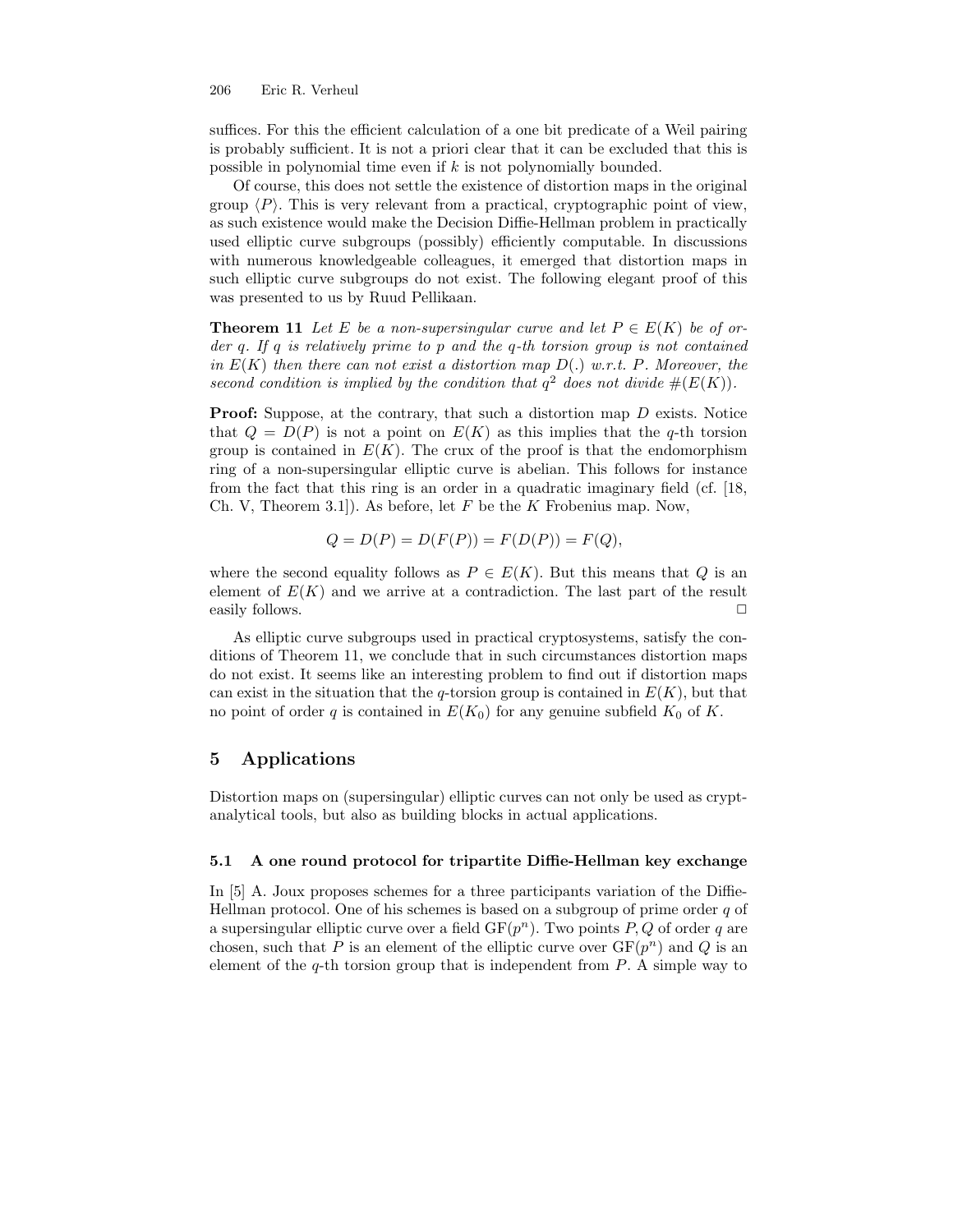establish this, is to choose the element  $Q$  of order q so that it is not on the curve itself, but it is is on the curve over the extension field  $GF(p^{nk})$  of  $GF(p^n)$ . Here k is called the MOV degree, which is either  $1, 2, 3, 4$  or 6. It follows in particular that the Weil pairing  $e_q(P,Q)$  is a q-th root of unity in  $GF(p^{nk})$ . It is assumed that taking discrete logarithms in the groups  $\langle P \rangle$  and  $\langle Q \rangle$  is not practically possible.

Now in the tripartite Diffie-Hellman protocol, three parties A, B, C want to establish a shared key, whereby each party only exchanges one message with another party. That is, at most 6 messages are exchanged. Joux proposes the following protocol. Each *i*-th participant ( $i = 1, 2, 3$ ) generates a random  $0 \leq x_i \leq q$ , forms  $(A_i, B_i) = (x_i \cdot P, x_i \cdot Q)$ , and sends this to the other participants. Now the shared key is the element  $e_q(P,Q)^{x_1 \cdot x_2 \cdot x_3}$ . To illustrate that each participant can compute the shared key, the first participant can do so by determining:

$$
e_q(A_2, B_3)^{x_1} = e_q(x_2 \cdot P, x_3 \cdot Q)^{x_1} = e_q(P, Q)^{x_1 \cdot x_2 \cdot x_3}.
$$

We now describe the possible application of distortion maps. To this end, let P be a point on an elliptic curve E of order q such that taking discrete logarithms in  $\langle P \rangle$  is not practically possible and assume there exists a distortion map  $D(.)$ on the curve that maps P to a point  $D(P)$  independent from P.

Now if, in our variant of the tripartite Diffie-Hellman protocol, three parties A, B, C want to establish a shared key then, each *i*-th participant  $(i = 1, 2, 3)$ generates a random  $0 \leq x_i < q$ , forms the point  $x_i \cdot P$ , and sends this to the other participants. The shared key is the element  $e_q(P,D(P))^{x_1 \cdot x_2 \cdot x_3}$ . It is a simple verification to see that each participant can compute this key. Compared with the original tripartite Diffie-Hellman protocol in the curve  $E$ , this variant only requires two thirds of the number of exponentiations and half the number of bits exchanged.

If one can solve the Diffie-Hellman problem with respect to P or  $e_q(P,Q)$ then one can break this protocol. We are not aware of reverse results.

## 5.2 Supporting non-repudiation and escrowable encryption with only public key

To fully support non-repudiation of digital signatures it is common practice not to escrow the related private keys. To prevent loss of information resulting from loss of private key material, or to comply with legal requirements end-users will typically be issued two (or even three) certificates: one for non-repudiation services and others for different services.

The use of distortion mappings make it possible to employ one public key (and hence certificate) for a non-repudiation service as well as for an encryption service, in such a way that the private signing key is not escrowed, while the encryption service is recoverable. To describe this scheme, once again let  $P$  be a point on an elliptic curve E over a finite field  $GF(p^n)$  such that taking discrete logarithms in  $\langle P \rangle$  is not practically possible. Assume there exists a distortion map  $D(.)$  on the curve that maps P to a point  $D(P)$  independent from P in the qth torsion group contained in the elliptic curve over the extension field  $GF(p^{nk})$ .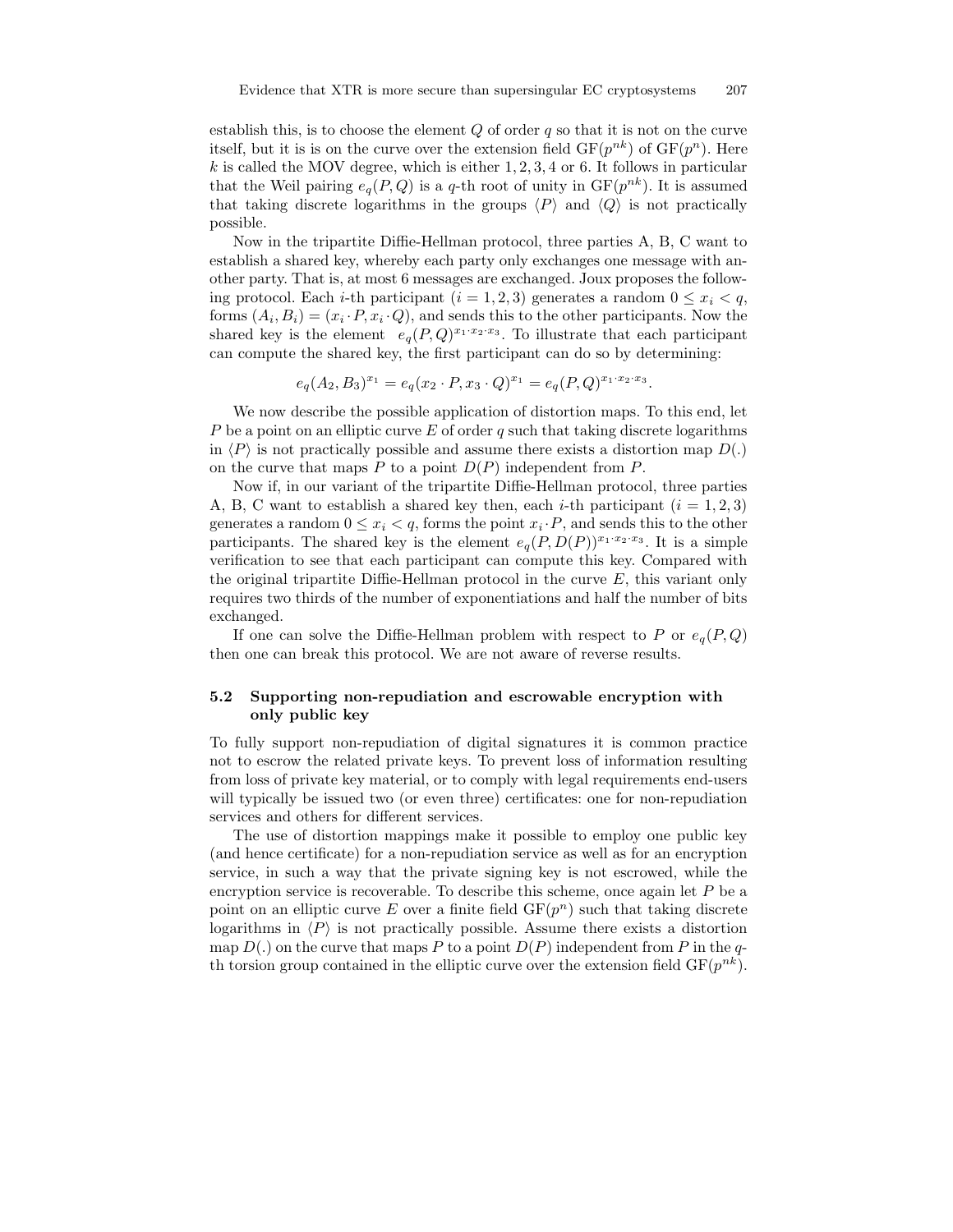We assume that the Weil pairing is efficiently computable on  $\langle P \rangle \times \langle D(P) \rangle$ . Denote the q-th root of unity  $e_q(P, D(P))$  in  $GF(p^{nk})$  by g.

In our scheme an end-user A chooses its private signing key  $0 \leq x \leq q$  randomly. Its public key (for both the non-repudiation and the encryption service) is the element  $y = g^x$  in  $GF(p^{nk})^*$ . The user's certificate is based on this public key and also references to (or contains) the system parameters, e.g., the elliptic curve E, the group order q, the point P on it and the element q. To make the encryption service recoverable, the user also forms the point  $Y = x \cdot P$  and escrows this at a trusted third party. Now, the end-user could employ any discrete logarithm based digital signature scheme, like Schnorr, ElGamal or DSA thereby using the  $g, y$  and the private key x. The encryption service supported, is the following variant of the ElGamal [4] encryption scheme:

- 1. The sender generates a random  $0 \leq k < q$  and symmetrically encrypts the information for end-user A using  $y^k$  as a session key.
- 2. The sender forms the point  $K = k \cdot P$  on the curve E and sends both the encrypted information and the point K to end-user A.

Now, there are essentially two ways for the end-user A to decrypt information encrypted this way. The first way is to first calculate  $e_q(K, D(P)) = e_q(k \cdot$  $P, D(P) = e_q(P, D(P))^k = g^k$  and then secondly calculate  $(g^k)^x = y^k$  which enables the end-user to decrypt the symmetrically encrypted information. Note that no secret information is required to determine  $g^k$ , so this information could in fact be sent along by the sender, avoiding that the end-user needs to calculate a Weil pairing. The second way to decrypt this information is to directly calculate  $e_q(K, D(Y)) = e_q(k \cdot P, D(x \cdot P)) = e_q(k \cdot P, x \cdot D(P)) = g^{kx} = y^k$  on basis of Y. Note that this operation does not require the private key  $x$  but that the escrowed value Y suffices. Hence, if the end-user retrieves a copy of  $Y$  from his escrow agent then he is able to decrypt his messages when he loses his private  $x$ . However, the end-user is not able to make new digital signatures as determining the private key x from  $Y = x \cdot P$  requires one to solve a discrete logarithm problem in the elliptic curve, which we assumed is not practically possible.

For an indication of security, suppose that an attacker can compute  $Y$  on basis of y, then as y is chosen randomly by the end-user, the attacker has found an computable injective homomorphism from  $\langle g \rangle$  to  $\langle P \rangle$ . It follows from the arguments in Section 3 that the attacker is then also able to solve the Diffie-Hellman problem in both these groups. We are not aware of more rigorous security proofs. We finally remark that there exists a more general but less efficient variant of this scheme that does not require a distortion map and whereby one uses two independent points  $P, Q$ . We leave the details, which are straightforward, to the reader.

## 6 Conclusion

We have shown that the existence of any efficiently computable, injective homomorphism from the XTR subgroup in the group of points over  $GF(p^2)$  on a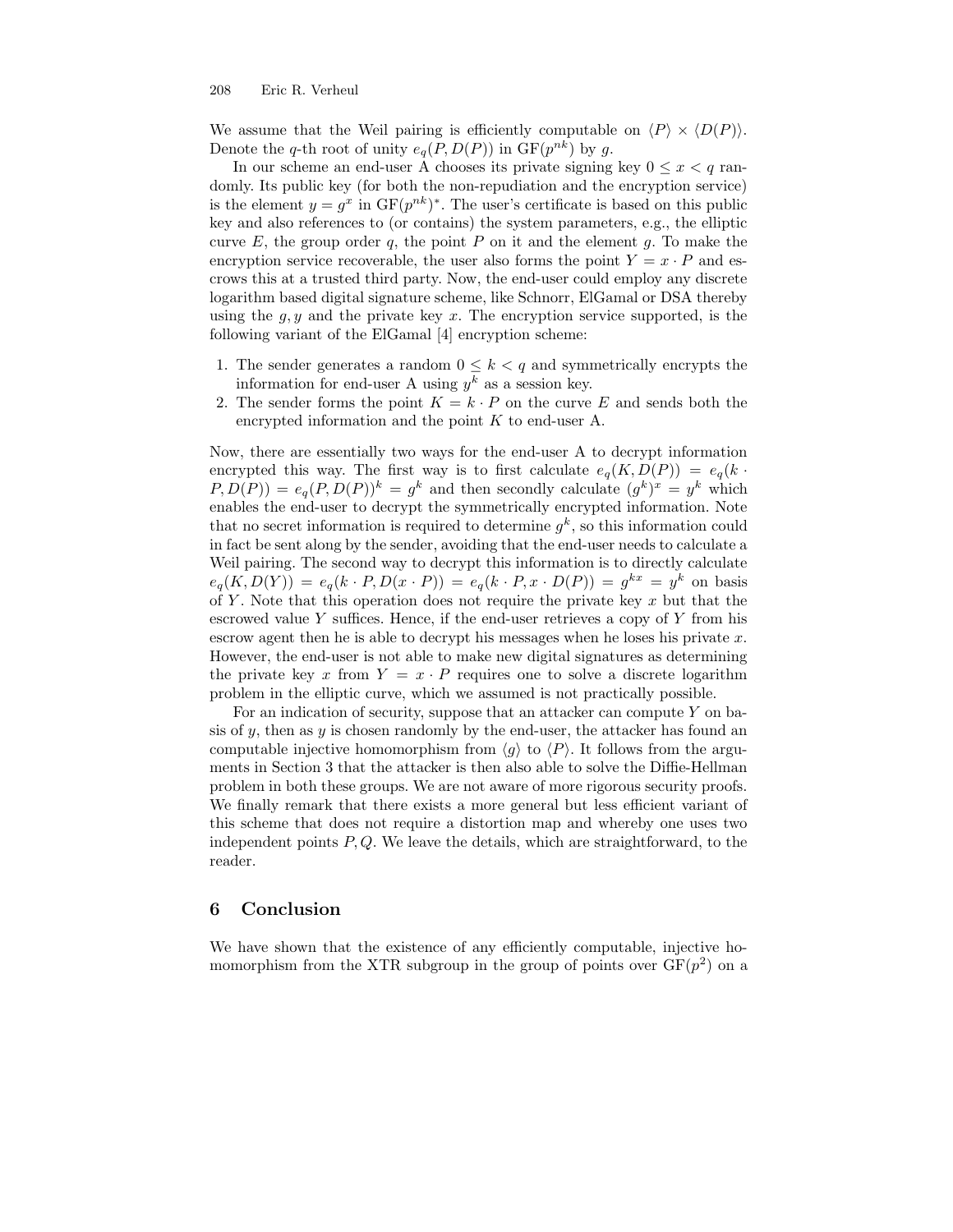supersingular elliptic curve over  $GF(p^2)$  of order  $p^2 - p + 1$  implies that we can solve several problems that are widely believed to be hard. The Diffie-Hellman problem in the XTR subgroup is an example of such a problem. We have also shown that the Decision Diffie-Hellman problem in such elliptic curve groups is efficiently computable and that our results can be extended to other supersingular elliptic curve groups. The results in this paper therefore provide evidence that the multiplicative group of a finite field provides essentially more, and in any case not less, security than the group of points of a supersingular elliptic curve of comparable size. In addition to this, we have discussed generalizations to tackle the Decision Diffie-Hellman problem in certain groups of points on non-supersingular elliptic curves over finite fields. Finally, we have shown that the tools we used in our cryptanalysis (distortion maps) can also be used as building blocks in new cryptographic applications. We have illustrated that with two examples: an improvement of Joux's one round protocol for tripartite Diffie-Hellman key exchange and a non refutable digital signature scheme that supports escrowable encryption.

# 7 Acknowledgments

I want to thank Scott Vanstone for posing the X2C hypothesis on the Crypto 2000 Rump Session. I am grateful to Antoine Joux, David Kohel, Arjen Lenstra, Ruud Pellikaan and Joe Silverman for the stimulating discussions I had with them. Antoine is specifically thanked for his observation that my initial proof techniques could be elegantly formulated with distortion maps. Arjen is specifically thanked for challenging and helping me to show that the weak Diffie-Hellman problem is equivalent to the conventional one. Ruud is specifically thanked for his permission to include Theorem 11.

# References

- 1. R. Barasubramanian, N. Koblitz, The improbability that an elliptic curve has subexponential discrete log problem under the MOV algorithm, J. of Cryptology, vol 11, 141-145, 1999.
- 2. R. Cramer, R. Gennaro, B. Schoenmakers, A Secure and Optimally Efficient Multi-Authority Election Scheme Advances in Cryptology - EUROCRYPT '97 Proceedings, Springer-Verlag, 1997, 103-118.
- 3. R. Cramer, V. Shoup, A practical public key cryptosystem provably secure against adaptive chosen ciphertext attack, Proceedings of Crypto 1998, LNCS 1462, Springer-Verlag, 1998, 13-25.
- 4. T. ElGamal, A Public Key Cryptosystem and a Signature scheme Based on Discrete Logarithms, IEEE Transactions on Information Theory 31(4), 1985, 469-472.
- 5. A. Joux, A one round protocol for tripartite Diffie-Hellman, 4th International Symposium, Proceedings of ANTS, LNCS 1838, Springer-Verlag, 2000, 385-394.
- 6. A. Joux, K. Nguyen, Seperating Decision Diffie-Hellman from Diffie-Hellman in cryptographic groups, in preparation. Available from eprint.iacr.org.